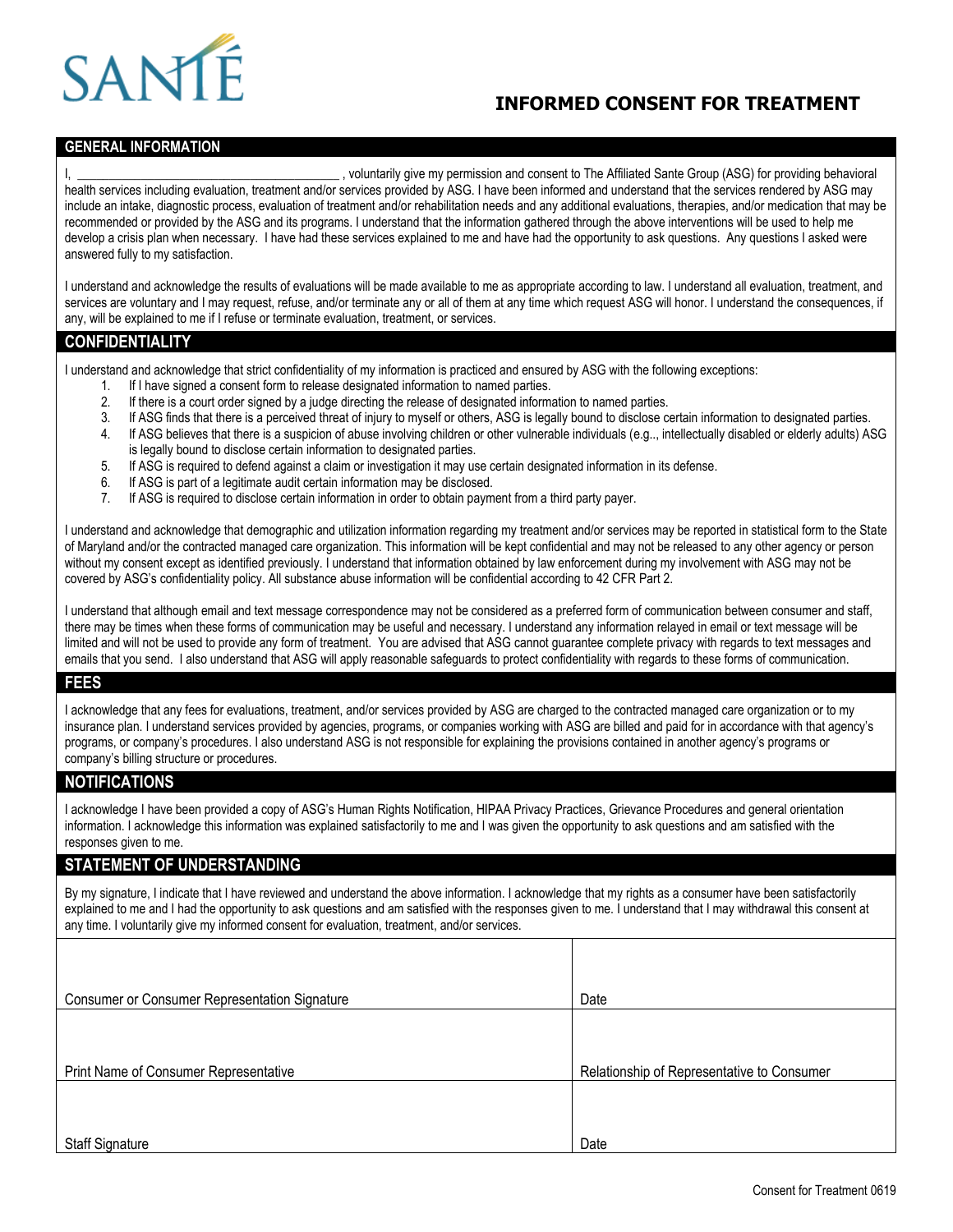# SAN

## **HUMAN RIGHTS NOTIFICATION**

#### **Individuals receiving services from any program are entitled to the following human rights**.

**Non-Discrimination:** You are entitled to receive treatment regardless of your race, color, religion, creed, ancestry, national origin, physical or mental disability, veteran status, gender, gender identity, gender expression, age, socialeconomic status, intellectual ability, sexual orientation, political opinion, personal appearance, physical characteristics, marital or familial status or any other characteristic protected by law. You will be treated with courtesy, respect, and full recognition of your individuality. You have the right to dignity, privacy, and humane care. You have the right to live as normally as possible while receiving care and treatment.

**General Information:** You are entitled to be informed about all rules of the program and services and the nature of the services provided. Before your admission to the program, you will be informed of admission, attendance, and discharge policies. You have a right to know why you are being discharged and the plan for your mental health and physical health requirements after you are discharged. You have a right to be informed of all the programs and services of the company. You have the right to access a private physician of your choice at your own expense.

**Fees:** In clear language that you can understand and before you are admitted to the program, you are entitled to know how much your treatment costs, who will pay for it, any limit to the amount they will pay, and any amount for which you are responsible for payment. You have a right to be free from exploitation for financial gain. This includes misuse of any funds for your use or care.

**Treatment Services:** All services will be provided consistent with relevant federal, state, and local laws and regulations. Your treatment will be provided in the least restrictive environment that is available and appropriate for your needs. You will be informed which staff member(s) are responsible for your care. You will be asked to participate in the development of your treatment plan and your treatment will be provided consistent with the plan you helped develop. You may ask for a review of your treatment plan at any time. You have the right to be informed of alternative types of treatment. You will be informed about any changes (and why) in your treatment. You have a right to have your care explained to you and to be informed what we will do if you refuse any treatment. You have the right to refuse treatment, but if treatment is ordered by a court, we will be obligated to inform the court of your decision.

**Medication:** You may refuse medication as part of your treatment. If you choose to take medication, you will be informed of the reasons for it, what it is intended to do, of any common side effects, and of any risks associated with the medication.

**Research:** You have the right to refuse to participate in any research trial. You will be informed if you will be participating in any medication (or other treatment) trial prior to being placed in a research trial. If you do choose to participate in such a trial, you will be given all relevant information required by law so that you can make an informed decision about your participation.

**Media use:** You have a right to know if any audio or visual recording devices, television, movies, or photographs will be used in your treatment. You have the right to refuse the use of any such devices and to understand what outcomes will happen, if any, if you refuse to have them used.

**Restraints:** You have the right to be free of all chemical and physical restraints. The Company will not use restraint, restrictive interventions, or seclusion on any of the participants enrolled in any program. All staff will address conflict situations with positive interventions such as by separating individuals and talking out problems.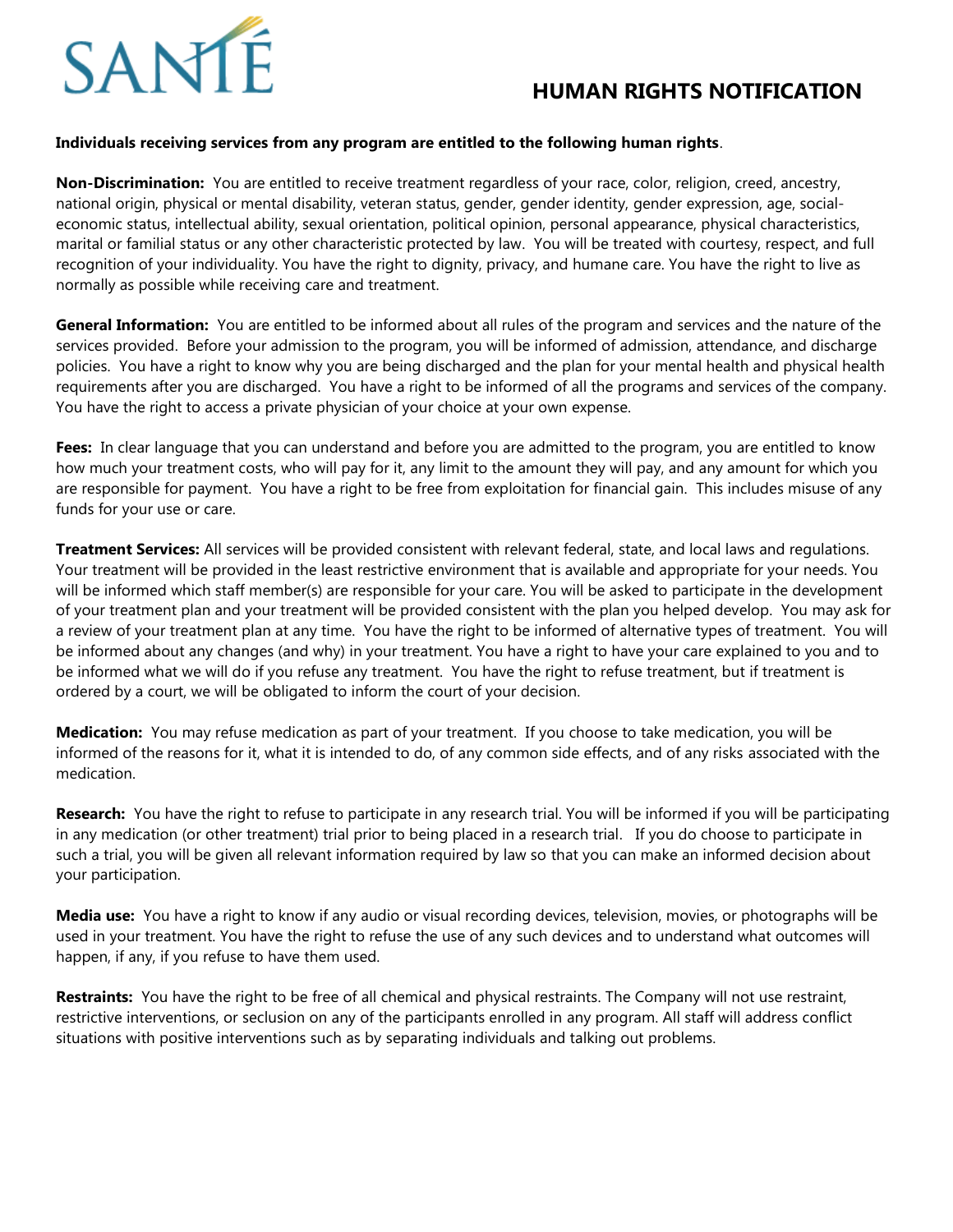

## **HUMAN RIGHTS NOTIFICATION**

**Confidentiality:** All of the information recorded in your record, in accordance with medical record policy is confidential except for legal or regulatory exceptions including the following:

- You have signed and completed an Authorization to Release Private Health Information form that is valid for no more than one year from the date it is signed or until its intended purposes are completed. You may cancel in writing or verbally your authorization at any time.
- There is a court order signed by a duly appointed or elected judge.
- There is a perceived threat of injury to yourself or others or there is the likelihood that you will commit a felony or violent misdemeanor.
- There is a suspicion of abuse involving children or other vulnerable individuals.
- Representatives of a funding source for your treatment or services require that your records be made available to them.
- You are an inmate in the Department of Correction and are determined to need treatment for mental illness, developmental disabilities, or substance abuse.
- You are receiving emergency medical treatment (only the information necessary to meet the emergency will be released)

**Record review:** You (or your legally responsible person) have a right to review your record consistent with company procedures and legal requirements. You can contact the Program Director to request a copy of your record.

**Freedom from abuse:** You have the right to be free from mental or physical abuse, harassment, physical punishment, or humiliating, threatening, or exploiting actions. You have the right to have any allegations of abuse reported to local law enforcement agencies.

**Legal:** You have the right to representation by a lawyer in matters relating to your care. You may consult with a lawyer and have your lawyer interview staff members who work with or previously worked with you under reasonable circumstances. You may have access to your medical records in accordance with company procedures and legal regulations. You have a right to have your lawyer provide information before a hearing or other judicial proceeding.

**Advance Instruction for Mental Health Treatment:** Maryland individuals have the fundamental right to control the decisions about their mental health care. The State of Maryland has established an additional, nonexclusive way for an individual to exercise the right to consent to or to refuse mental health treatment when the person does not have sufficient understanding or ability to make or communicate mental health treatment decisions. You have the right to complete a mental health advanced directive to make your choices known. If you are interested, please contact the Maryland Disability Law Center at 1-800-233-7201 or TTY 410-727-6387

**Grievances:** You have a right to present a grievance you have and to understand how we handle your complaint. Maryland consumers also have the right to contact the Office of Health Care Quality with Maryland's Department of Health, the statewide agency designated under federal and state law to protect and advocate for the rights of persons with disabilities. You **will not be penalized** for filing a grievance or complaint about your care or treatment.

**Input into Services:** You have the right to provide input regarding the service quality and care you received. There are several ways to provide such input. You may:

- Complete the Consumer Satisfaction Survey
- Call the CEO/President of the Company to provide input
- Mail a statement to the Director of Corporate Compliance at: 810 Tyvola Road Suite 126 Charlotte, NC 28217.

**Standards of Professional Conduct:** You have the right to be cared for with the upmost respect and with a high standard of quality care. The Company adheres to the Standards of Professional Conduct outlined by the American Counseling Association's Code of Ethics. Each counselor also adheres to his/her licensing board's Ethical Standards of Professional Conduct.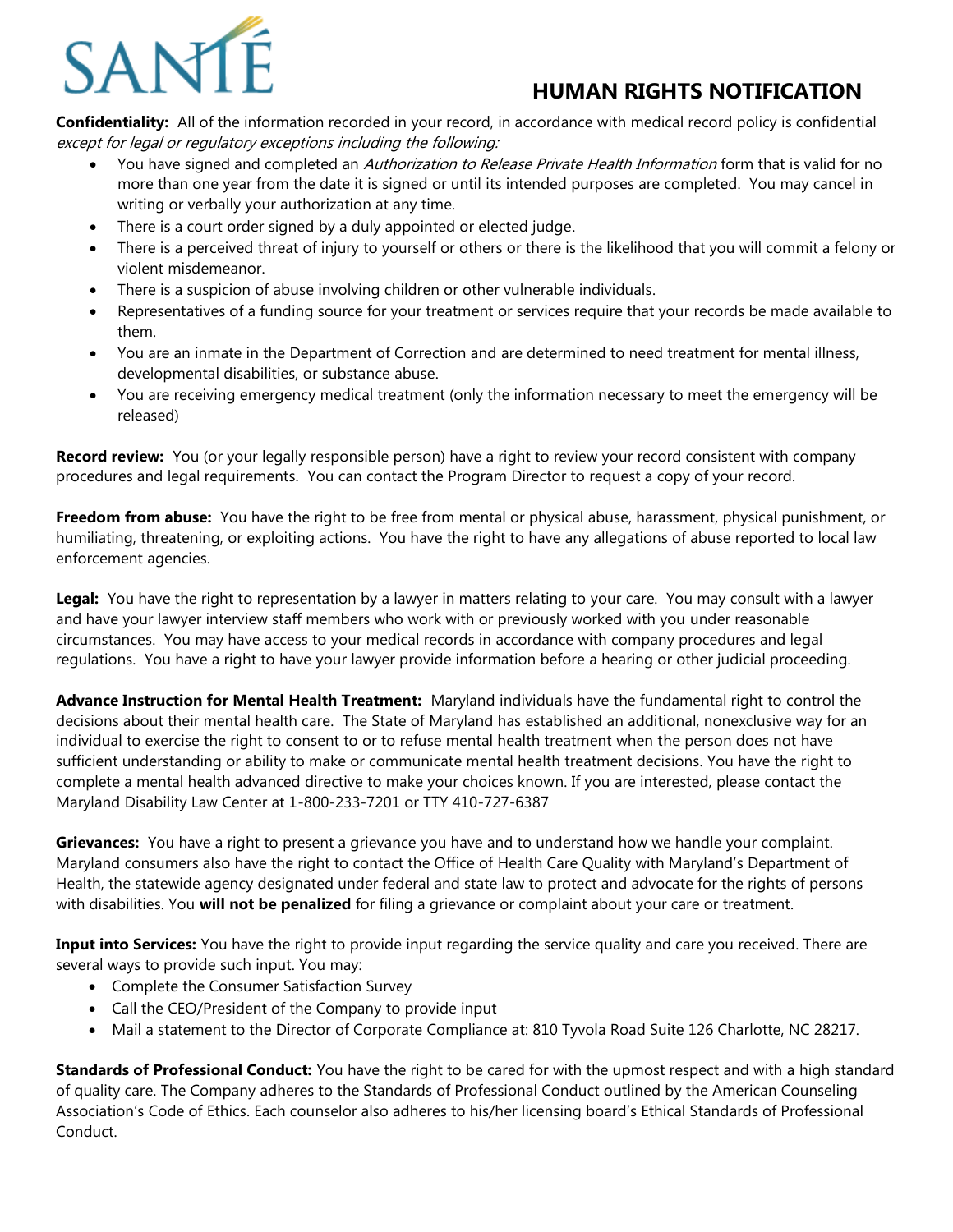## SANT

## **GRIEVANCE PROCEDURES**

The following is an outline of the Grievance Procedures for consumers who receive services from The Company.

Consumers will be given information on the grievance policy at the time of admission and asked to sign a form acknowledging receipt of the policy. Informal complaints/grievances are reports intended to or able to resolve the concerns at the earliest stages possible. Formal complaints are when the concerns are more egregious in nature (e.g. violation of rights, discrimination, harassment, etc.) and an informal complaint is not appropriate.

All formal consumer complaints/grievances will be responded to in the following manner:

- 1. Consumers may initiate a complaint or grievance by informing a counselor, the Clinical Coordinator/Supervisor, or any staff member of their concern.
- 2. Consumers will then be asked to submit the grievance initially to the direct care staff in writing or verbally. The direct care staff will inform the Clinical Coordinator/Supervisor of such concern.
- 3. If direct care staff is unable to resolve the grievance to the consumer's satisfaction, then the consumer will be asked to meet with the Clinical Coordinator/Supervisor to review the grievance and determine a resolution or plan of action within 5 working days of the initial complaint/grievance. (Consumers with literacy challenges can contact the Clinical Coordinator/Supervisor by telephone, and the Clinical Coordinator/Supervisor will document such call).
- 4. If the consumer is still not satisfied with the resolution or plan of action, the consumer will be asked to meet with the Program Director. Once the consumer has met with the Program Director, the Program Director will resolve the issue or take the issue to the Director of Corporate Compliance for a final decision. The Program Director will provide a written response to the consumer within 5 days of the meeting that includes:
	- a. A summary of the complaint/grievance as presented by consumer
	- b. The decision of the Program Director with respect to the grievance
	- c. Explanation that the consumer may ask the Program Director to present the complaint/grievance to the Director of Corporate Compliance for review

Every consumer has the additional right of addressing a grievance with the Maryland Disability Law Center at 1- 800-233-7201 or TTY 410-727-6387 or the appropriate LBHA. Contact information will be made available upon request.

The Program Director will retain all consumer grievance files and will review all complaints with the Director of Corporate Compliance, and if appropriate, the Operations Committee.

All consumers must be informed that, at any time, they may seek outside assistance with their complaint/grievance, such as from the referral source or from other agencies.

The Company with comply with the LBHA and/or Department of Health policy regarding any complaint lodged against the Company to the LBHA or DHS.

Consumers will be free from any form of retaliation or barriers to services as a result of any action they take to regarding the filing of a grievance.

This is notice that the consumer may submit any concerns and/or grievances in writing to: The Affiliated Santé Group, 12200 Tech Road, Suite 330, Silver Spring, MD 20904, ATTN: Director of Corporate Compliance.